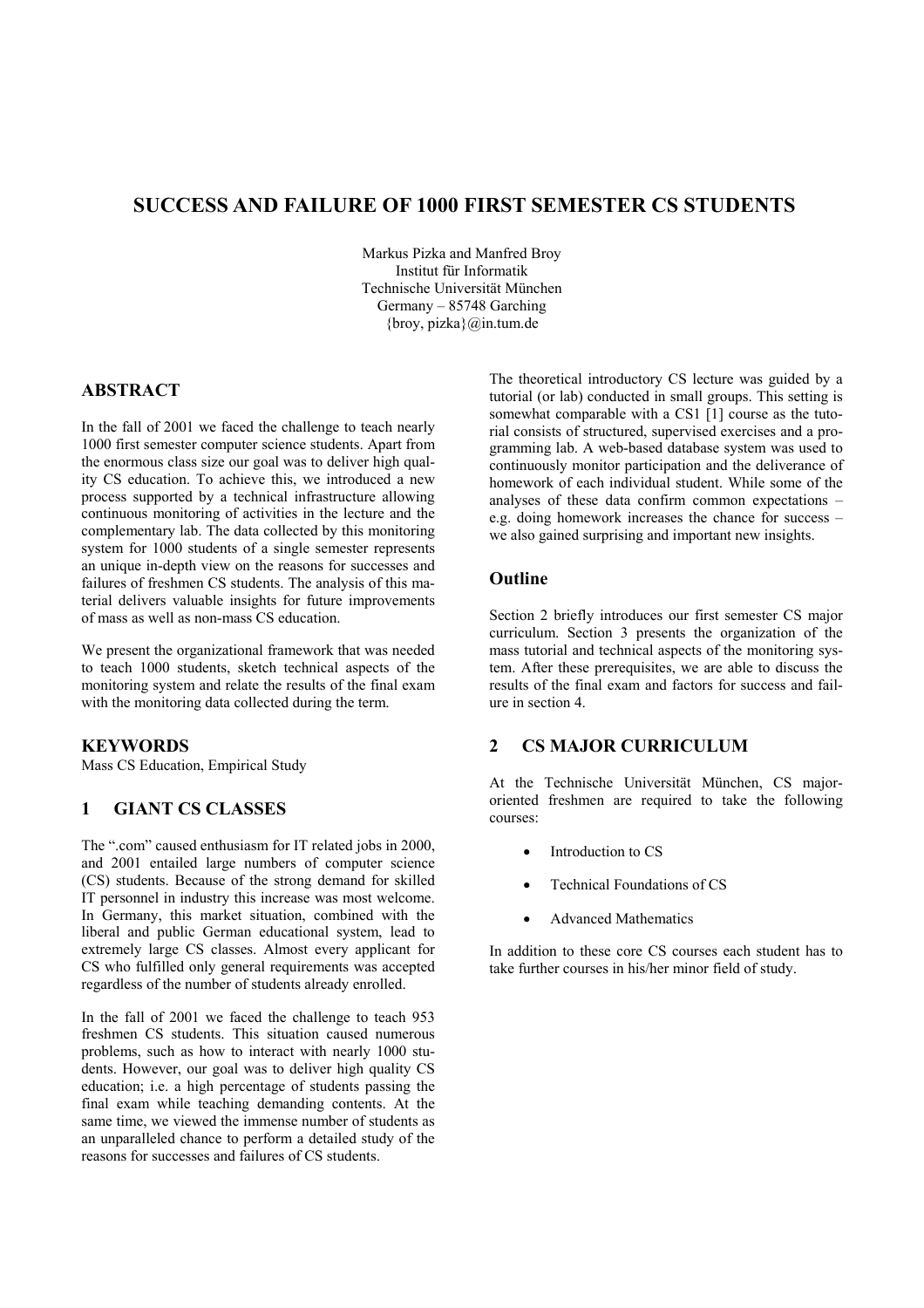## **2.1 Introduction to CS (ICS)**

In the fall of 2001 we taught ICS [2]. ICS is a 15 week long and 4 hour per week lecture with an exam at the end of the term. ICS covers the following topics:

- Foundations of algorithms (text rewriting, etc.)
- Abstract computational structures, abstract types
- Prepositional and first order logic
- Syntactic structures (reg. expressions & BNF)
- Functional and state-based programming
- Mathematical semantics and correctness

# **2.2 ICS Tutorial**

The ICS lecture is guided by a 13 week and 3 hour per week tutorial. The goal of the tutorial is to deepen the understanding of the contents of the lecture using structured and supervised exercises, and to teach and practice programming skills. Hence, the tutorial covers some elements of a CS1 course. We started with the functional language Gofer [3] and had moved on to Pascal by the end of the term. Besides functional and recursive programming the tutorial also emphasized proving properties of algorithms by computational and structural induction.

To be effective, the tutorial was conducted in 49 separate groups of at most 30 students. A total of 39 Ph.D.'s, graduate, and senior students were employed as tutors for the tutorial groups.

Every week, we developed 4-6 structured exercises for the tutorial. These exercises were distributed to the tutors for supervision in their tutorial group. Each week, one or two of these exercises were marked as homework and were to be accomplished by each student independently and delivered to the tutor within one week. Every tutor had the duty to mark the homework received from their students and to discuss potential difficulties with the group.

# **2.3 80/60 Requirements and Final Exam**

The written exam at the end of the semester consisted of 5 exercises testing propositional logic (6 pts), text rewriting (10 pts), BNF (9 pts), recursive functional programming (8 pts), and induction (7 pts). The maximum number of points achievable was 40 points and at least 40% (16.5 points) were needed for passing the test.

The problems posed to the students in the final exam were variations of exercises used in the tutorial. Thus, students who participated in the tutorial and delivered their homework on a regular basis should not have felt serious difficulties passing the exam.

Previous semesters have shown that few students participate in the tutorials and do their homework regularly without any additional stimulation. Therefore, we told them, that they would not be admitted to the final exam if they did not attend at least 80% (10 out of 13 weeks) of the tutorial or failed to deliver at least 60% (8 out of 13 weeks) of their homework; and not being admitted would be equal to failing the exam. The official examination regulations do not include such requirements, but by the time the first freshmen found this out, the semester was already coming to an end. We succeeded in achieving a high level of participation and, in fact, admitted every student who was willing to take the exam.

## **3 ORGANIZATION OF THE TUTORIAL**

The 49 tutorial groups were scheduled into 5 different timeslots A to E from noon on Tuesday to late Wednesday afternoon. Students were able to specify preferences for up to 3 timeslots when registering for the tutorial. Furthermore, they were able to request joint assignment with up to 2 other students. Based on these preferences the 953 students were spilt into 49 groups. The tutors then picked groups according to timeslot and geographic (distance from office to the tutorial room) preferences. This means, neither students nor tutors were able to choose a certain tutor or group of students. The numbers presented below should therefore not be biased by predetermined combinations of tutors and students.

The tutors were informed about the progress of the lecture and were introduced to the exercises by the ICS board (ICS lecturer and tutorial coordinators) in weekly meetings. Similar to students, not all tutors attend such meetings regularly without external stimulation. Unfortunately, there is no way to force tutors to attend these meetings or into the preparation of their teaching in general.

# **3.1 Technical Infrastructure**

In contrast to a standard lecture with perhaps 50 students, communicating with and responding to the needs of 953 students in the course of the lecture was extremely difficult and required breaking new grounds. Our approach to collecting feedback from the students was to continuously track participation, homework and further activities, such as dropouts and movements of students between groups. Figure 1 illustrates the infrastructure used for this purpose.

We built a web-based database system using MS-Access and CGI/Perl to collect and store up-to-date information about the situations within the tutorial groups. The tutors were requested to provide weekly reports on attendance and delivery of homework for each individual student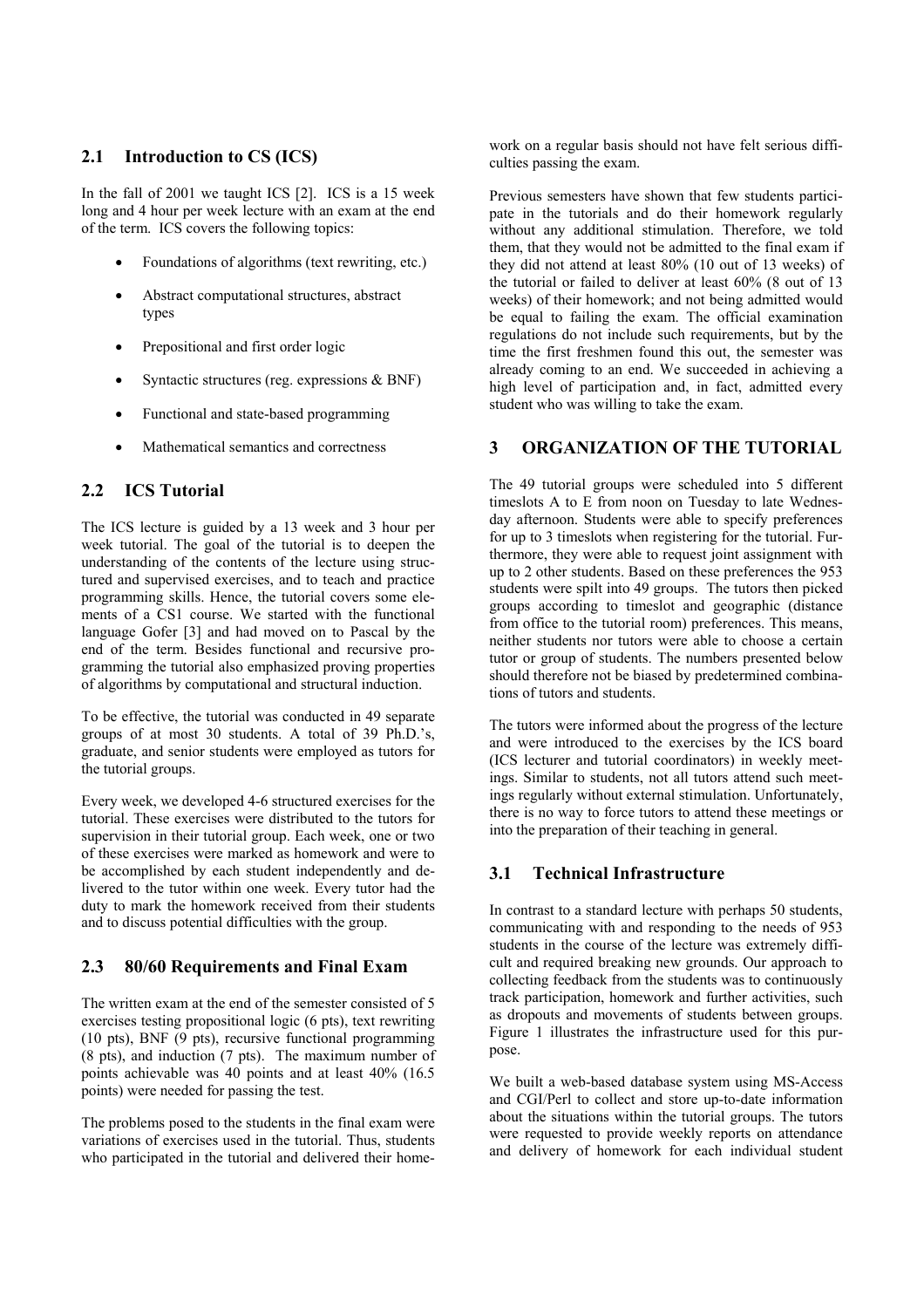using a web form. The ICS board used this information to steer the lecture and the tutorial.



**figure 1: controlling infrastructure** 

Apart form this database system, the weekly tutorials, and regular meetings, email was the primary instrument for communication between students, tutors and the ICS board. Within the 13-week period, the board received and replied to approx. 1500 emails from students, tutors and other board members. Each tutor handled about 200 emails from students per group supervised.

## **3.2 Unexpected Acceptance**

The simple web-based controlling system proved to be of unexpectedly high value. First, it was rapidly accepted among tutors as they valued the possibility of printing out the evaluation form and showing it to their students. Consequentially, most tutors also willingly delivered their weekly reports.

In addition to this, students appreciated being informed about their performances with personalized notifications at mid-term and the end of the semester. They felt less anonymous and being more important to us. We received surprising responses like:

*"this is an excellent service … thank you very much for reminding me that I have to work harder … I will…"* 

Most of all, this technically supported process noticeably increased discipline among all participants because of its high level of transparency especially to the members of the board. Since tutors needed to deliver their report by the end of the week, they were gently forced to mark the homework of their students regularly.

## **4 RESULTS**

To be able to discuss the performances of our 1000 freshmen students, we start with the presentation of typical results achieved by previous non-mass ICS classes conducted without continuous monitoring. These previous experiences will afterwards be used as a baseline for comparison.

## **4.1 Previous Experiences**

#### **4.1.1 Final Exam**

In Germany, failure and drop out rates of up to 40% at the freshman level are quite common. Amongst others, there are two explanations for this to keep in mind.

First, higher level education is provided free of charge and besides standard requirements, such as an advanced degree from high school, admission to universities is unrestricted. Therefore, a significant number of students starts studying CS without sufficient preparation and occasionally without adequate interest. Using the first semester for orientation entails high drop out rates.

Second, there are two ways to pursue professional training. First, universities and second, apprenticeships, i.e. part-time employment combined with off-the-job tuition over the period of 1-3 years. To a certain extent, it is accepted that some students fail at university and switch to apprenticeships.

#### **4.1.2 Characteristics of Previous Tutorials**

Tutorials that were conducted without an 80/60 requirement and without constant monitoring experienced a continuous decrease of attendance. The homework went from roughly 80% at the beginning down to 20% at the end of the term. In addition to this, students frequently switched groups. Some groups starved while a few other groups, conducted by motivated and skilled tutors, became congested with up to 50 students. In turn, the tutors of these large groups became overloaded and unable to mark homework and to respond to the individual needs of their students.

It can be supposed that this behaviour contributes to weak results in the final exam. Hence, a major intent of our administrative framework was to change this situation while studying the reasons for these effects.

## **4.2 Qualitative Experiences**

The effort invested into the monitoring system quickly proved to be rewarding.

#### **4.2.1 Reduced Rotation**

After just 3 weeks there were no further rotations of students between groups. Interestingly, the main reasons for this were the access restrictions enforced by the web form for the weekly tutor report. Tutors were only able to access data of students belonging to one of their groups.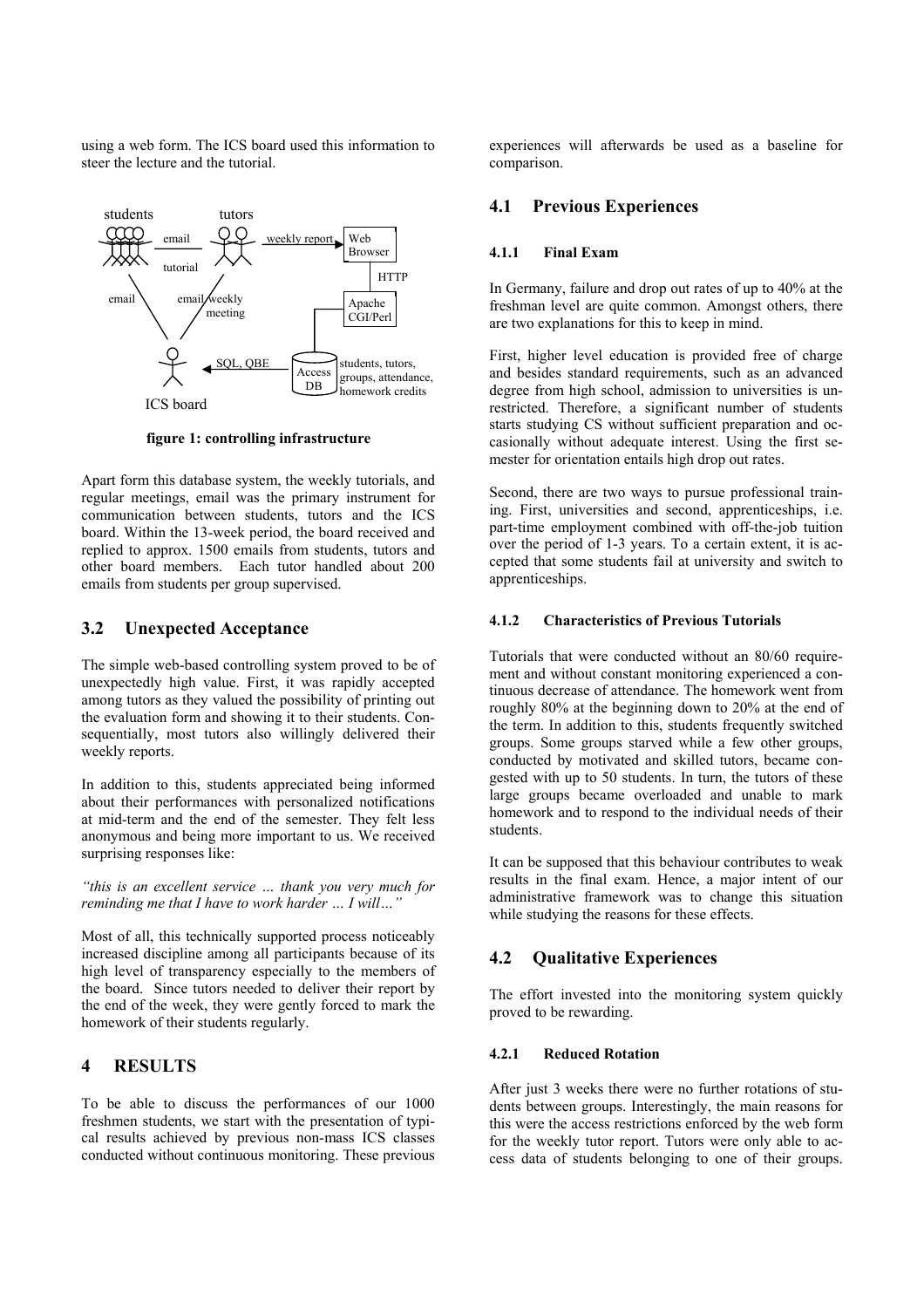Therefore, to receive credits, students had to visit the group they were assigned to.

Switching groups was still possible, but it required valid reasons as well as approval by the ICS board. With this method the students delivered valuable feed-back on their tutorial groups to the board instead of silently escaping from unpopular tutors.

#### **4.2.2 Integration of Tutors**

The application of a web-based monitoring system improved the integration of the tutors and the ICS board into an effective team. On the one hand, our weekly statistics increased the interest of the tutors in the tutorial as a whole. As tutors were able to watch current trends in numbers they became motivated to achieve better results and sometimes even started fruitful competitions. On the other hand, tutors were quickly aware that the data entered into the weekly report not only exposed the behavior of the students, but also reflected their own capabilities. Poor attendance may indicate weak abilities to motivate students. This encouraged most tutors to become more dedicated to their teaching.

## **4.3 Quantitative - Attendance and Homework**



**figure 2: attendance and homework** 

Figure 2 presents the numbers of attendees (absent/present), homework accomplishment (done/not done), and missing reports (?) during the semester. Week 13 was left out because of too many missing reports.

It shows that nearly 80% of the students attended the tutorial on a regular basis. Participation even increased during the first 3 weeks when the students realized that we were seriously monitoring the achievement of the 80/60 requirement. Homework was delivered in great numbers. But, as one can see, motivation for doing homework immediately dropped after week 8, when most students had achieved the required 60% homework credits.

We were also surprised by the cooperation of the 49 tutors. The number of missing reports remained low until week 11

Besides these encouraging results, a surprisingly high number of about 200 students (~20%) did not attend the tutorial from its beginning. We analyzed that these 200 absences were produced by almost the same 200 students each week. Presumably these students signed up for CS but changed their minds meanwhile. Obviously, these 20% contribute significantly to the high drop out and failure rates at the end.

#### **4.4 Results of the Final Exam**

The ICS exam is mandatory for CS majors and some CS minors, such as mathematics. Students are automatically granted up to 2 retries in the following 2 semesters before being dismissed. Meanwhile they may either repeat the first semester or proceed regularly.

559 out of the 953 students registered for the tutorial decided to take the final exam.

|                  | passed | failed |
|------------------|--------|--------|
| first semester   | 229    | 225    |
| higher semesters | 21     |        |
| Total            | 250    | 309    |

**table 1: final exam** 

Clearly the results of the final exam were far below our expectations and hopes. More than 50% failed the exam and only 250 students passed. Table 1 also exposes that a vast 80% of the students in higher semesters, retaking this exam for the  $2^{nd}$  or  $3^{rd}$  time, failed whereas 55% of the 454 freshmen, taking this exam for the  $1<sup>st</sup>$  time, passed. It seems that several retries are hardly promising.

#### **4.4.1 Language**

For a considerable number of 40% of the students, the German language used in the lecture and the tutorial was not their first language. Table 2 compares native German speaking students with others. As one can see, only 26% of the non-German native students passed the exam whereas 57% of the native German-speaking students passed.

There are several different possibilities to interpret this observation. Obviously, understanding the language used in the course is important. In addition to this, these numbers also reflect differences between the educational systems of 21 different countries as well as their qualification for this specific CS curriculum. Further analysis, which we do not present here, indicates a correlation between the performance of the students and their geographic origination.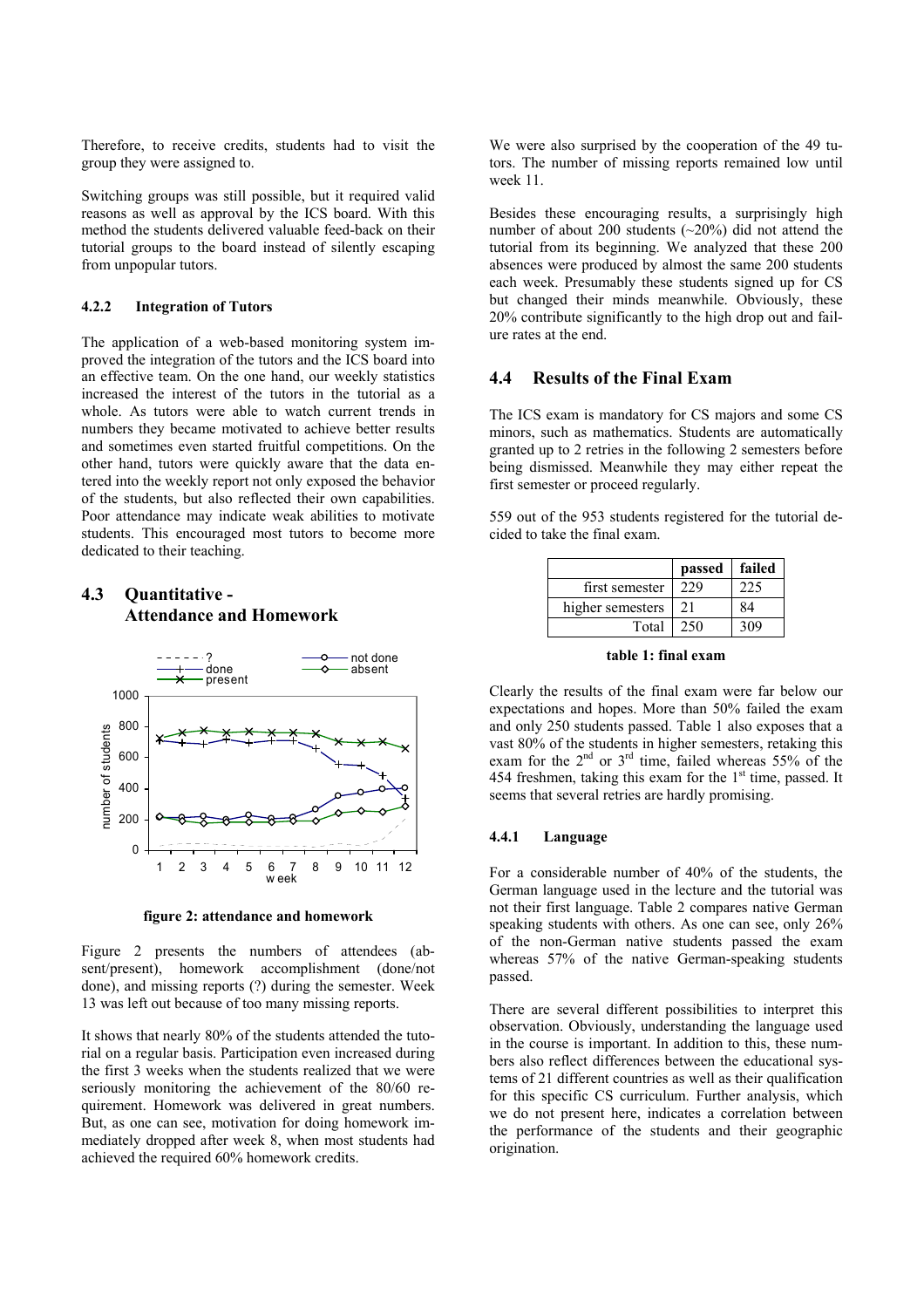| native tongue  | result | num |
|----------------|--------|-----|
| Yes            | passed | 190 |
| Yes            | failed | 142 |
| N <sub>0</sub> | passed | 60  |
| No             | failed | 167 |

#### **table 2: first language**

## **4.4.2 Gender**

Female students performed significantly weaker than males (see table 3). Males reached an average of 42% of the maximum 40 points of the exam while females averaged only 30%.

| Gender | avg. points | num |
|--------|-------------|-----|
| Male   | 42%         | 467 |
| Female | 30%         | 92. |

**table 3: gender** 

#### **4.4.3 Majors and Minors**

To eliminate the influence of different semesters, we will only consider the 454 freshmen for all further statistics.

CS majors are able to choose between different minors. Table 4 compares the performances of CS majors with different minors. Physics and math minors clearly outperformed those with other minors such as business administration.

| <b>Minor</b>            | avg | num |
|-------------------------|-----|-----|
| Physics                 | 70% | 9   |
| Math                    | 54% | 37  |
| Psychology              | 44% |     |
| electrical engineering  | 41% | 119 |
| business administration | 39% | 144 |
| medical science         | 36% | 16  |

**table 4: CS majors with different minors** 

A similar observation is obtained by comparing the different majors with CS minor (table 5). In this case, math majors leave CS and business majors even further behind.

| Major       | avg | num |
|-------------|-----|-----|
| Math        | 61% | -25 |
| $C_{\rm S}$ | 42% | 388 |
| economics   | 37% | 32  |

**table 5: comparison of majors** 

Interpreting these numbers is difficult. Are students with an interest in math better qualified for CS or is math a particularly suitable supplement to CS studies? Most likely both speculations are true to some extent.

#### **4.4.4 Attendance and Homework**

Figure 3 relates the performances of the students with their attendance in the tutorial and homework exercises. The diagram supports the common assumption that attending the tutorial and doing homework leads to better results.

Interestingly enough, the diagram also shows a sharp drop in the homework graph at 10 exercises. Students who accomplished homework in 10 out of the 13 weeks achieved an average of 45% points. This means the majority of these students passed, whereas students with only 9 weeks homework averaged only 34% points meaning most of them failed!

This 80/60 requirement (8 out of 13 home exercises were needed to qualify for the exam) helps explain this phenomenon. It could be assumed that students that turned in 10 or more exercises are the ones that accomplished their homework primarily by themselves, whereas students with only 9 exercises tried to fulfill the requirements by partially copying from other students.

#### **4.4.5 Impact of the Tutor**

| group | avg   | num | group | avg   | num |
|-------|-------|-----|-------|-------|-----|
| 35    | 69.6% | 13  | 23    | 39.6% | 10  |
| 34    | 60.2% |     | 40    | 38.8% | 3   |
| 29    | 51.8% | 12  | 2     | 38.4% | 7   |
| 41    | 49.9% | 11  | 9     | 36.6% | 12  |
| 22    | 47.8% | 11  | 28    | 35.6% | 11  |
| 20    | 46.1% | 11  | 3     | 32.0% | 5   |
|       | 44.9% | 9   | 24    | 29.8% | 6   |
| 30    | 44.0% | 11  | 25    | 21.2% | 9   |
| 27    | 42.5% |     |       |       |     |

#### **table 6: group performance**

Among the most interesting results is the discrepancy between the performances of different tutorial groups. Table 6 shows the result of sorting all tutorial groups by their performance in the exam<sup>1</sup>. While the best group achieved an average of 69.6% and everyone passed, the weakest group scored only 21.2% and almost all failed. But all students attended the same lecture and all groups were given the same structured exercises and homework. The only obvious difference between the different groups is the person of tutor teaching the tutorial. This indicates that the tutor has a tremendous and underestimated impact on the success and failure of students.

 $\overline{a}$ 

 $<sup>1</sup>$  here, the table was condensed by displaying every 3rd group.</sup>